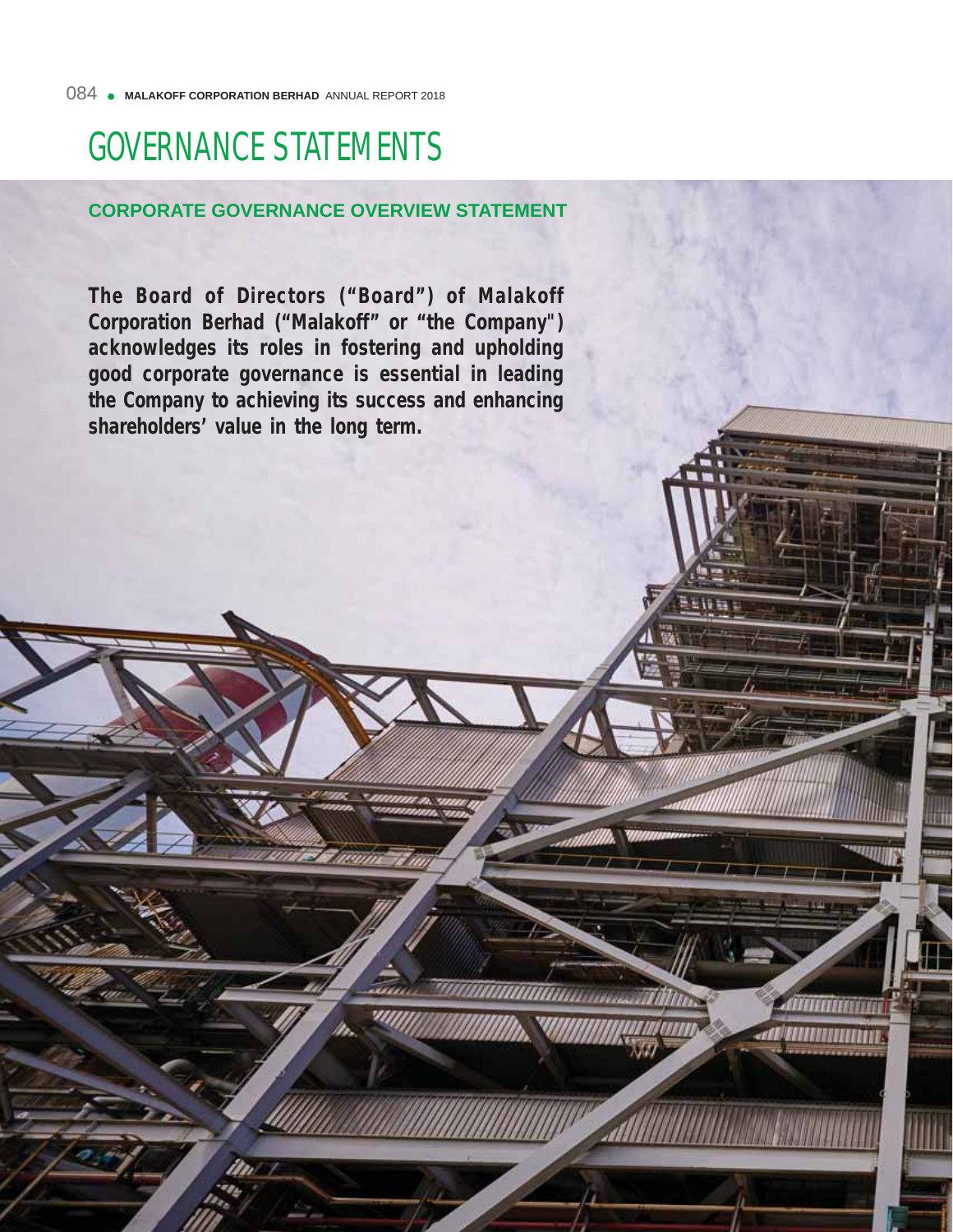**Therefore, although faced with an increasingly challenging operating environment, the Board continues to take its responsibilities under the Malaysian Code of Corporate Governance 2017 ("MCCG 2017") with care and had made every effort, where possible, in applying the principles of good corporate governance prescribed in the MCCG 2017.**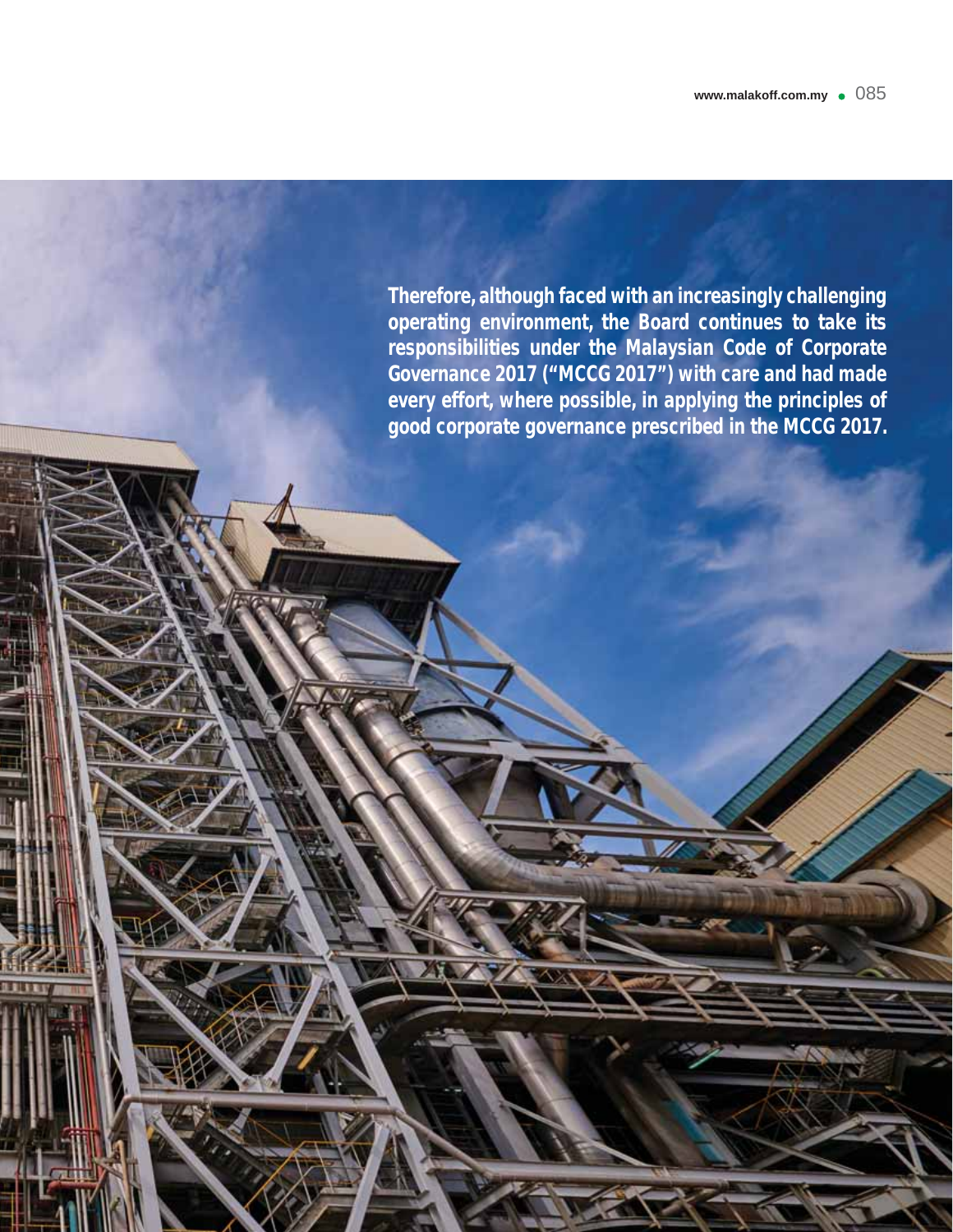This corporate governance overview is prepared up to 8 March 2019 and was approved by the Board on even date. It sets out a summary of the corporate governance practices undertaken during the financial year with reference to the three principles of MCCG 2017, its key focus areas and future priorities in relation to the corporate governance practices. In addition to this, the application of each of the practices set out in the MCCG 2017 is disclosed in our Corporate Governance Report (CG Report) which is available on Malakoff's corporate website at www.malakoff.com.my Malakoff's Corporate Governance Framework which is premised upon the following statutory provisions, best practices and guidelines is summarised in the diagram below:

- 1. Companies Act 2016 ("**Act**");
- 2. Main Market Listing Requirements ("**MMLR**") of Bursa Malaysia Securities Berhad ("**Bursa Malaysia**"); and
- 3. MCCG 2017.

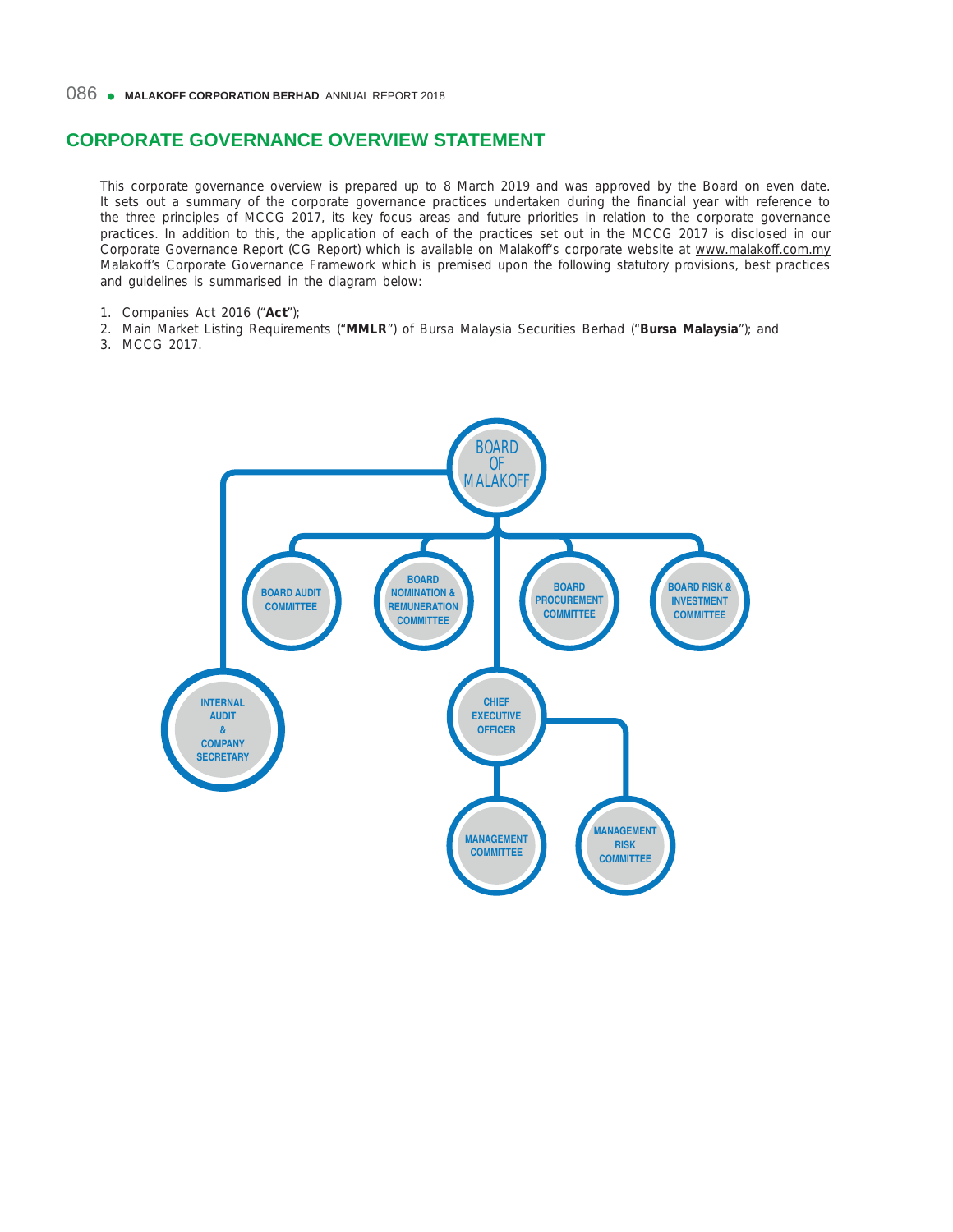## **A. BOARD LEADERSHIP AND EFFECTIVENESS**

#### **I. BOARD ACTIVITIES**

 The principal role of the Board of Malakoff ("**Malakoff Board**") is to govern and set the strategic direction of the Group while exercising its oversight over management of Malakoff and its businesses in accordance with the approved strategic plan for the Malakoff Group. This strategic plan, albeit approved, remains a robust plan as it is reviewed periodically by the Management to ensure relevance to its current operating environment including changes to the Government's policies for the power industry.

 The Board also sets the Group's core values, adopts proper standards to ensure that the Group operates with integrity, and complies with the relevant rules and regulations. The roles and responsibilities of the Board are set out in the Board Charter which is available on the Malakoff's corporate website at www.malakoff.com.my.

In fulfilling its roles and responsibilities, the key activities of the Board during the financial year 2018 ("FY2018") are as set out below:-

## **Strategy**

- attended the annual strategy engagement session with the Management at an offsite location for the setting of the Group's 5-year business plan from 2019 to 2023.
- attended industrial analysts' briefings to gain better insights of the global shift of market trends and industry, competition strategy, insights on emerging market before setting the strategic direction of the Group for its 5-year business plan.
- quarterly update on business development initiatives approved under the business plan, its progress and their challenges.

#### **Financial oversight & reporting**

Reviewed and deliberated on the following reports and approval papers:-

- Annual budget and capital/operation expenditure plan of the Group for financial year 2019;
- the Group's quarterly interim financial results;
- the Group's tenders and procurements in accordance with Limits of Authority ("**LOA**") of the Group;
- the Group's Transfer Pricing Policy Intragroup Financing Transactions of Malakoff Group; and
- the revised LOA to streamline the approving authorities to reflect the revised organisation structure of Malakoff.

#### **Risk, Compliance and Oversight**

Reviewed, deliberated and/or endorsed/approved the following reports and approval papers: -

- action plans to mitigate significant strategic and operational risks faced by the Group on quarterly basis;
- quarterly reports of the Group's safety performance for the Group's local and overseas operating assets of the Group and reviewed the HSSE activities undertaken during the financial year to improve safety performance and enhance workplace safety awareness;
- Internal Audit Reports from the Board Audit Committee ("**BAC**");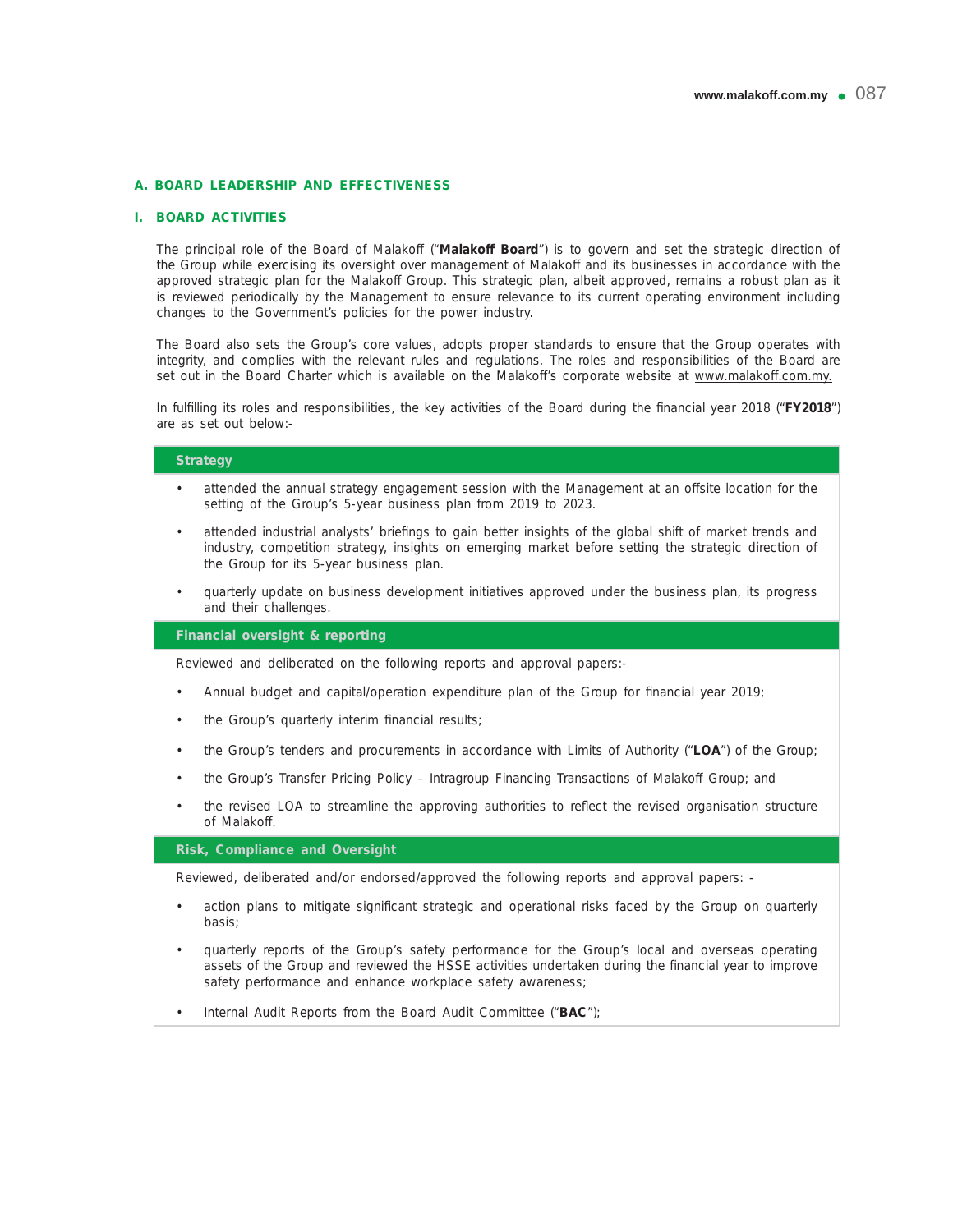requirements.

# **CORPORATE GOVERNANCE OVERVIEW STATEMENT**

| Risk, Compliance and Oversight (continued)                                                                                                                                                                                                                                          |  |
|-------------------------------------------------------------------------------------------------------------------------------------------------------------------------------------------------------------------------------------------------------------------------------------|--|
| quarterly reports of the related party transactions and recurrent related party transactions to ensure<br>$\bullet$<br>that the transactions entered by the Malakoff Group with related parties are fair, reasonable and not<br>detrimental to the minority shareholders' interest; |  |
| the adequacy and the integrity of the Management information and internal control systems of the<br>$\bullet$<br>Company and the Group; and                                                                                                                                         |  |
| the Group's compliance with the relevant laws and regulation as well as Malakoff's internal policies<br>and procedures including the Companies' Constitution.                                                                                                                       |  |
| <b>Governance</b>                                                                                                                                                                                                                                                                   |  |
| Board performance and composition                                                                                                                                                                                                                                                   |  |
| annual Board assessment to evaluate the performance of the Board, Board Committees and the<br>$\bullet$<br>individual directors.                                                                                                                                                    |  |
| monitored the attendance of Directors for trainings, seminars and workshops to keep themselves<br>$\bullet$<br>abreast with recent development of laws, regulations and the industry.                                                                                               |  |
| reviewed the composition of the Board and Board Committees and of its key subsidiaries.<br>$\bullet$                                                                                                                                                                                |  |
| Leadership evaluation & selection                                                                                                                                                                                                                                                   |  |
| Reviewed, deliberated, oversaw and/or endorsed/approved the following activities: -                                                                                                                                                                                                 |  |
| setting of Corporate Key Performance Indicators ("KPIs") upon the approval of the business plan<br>$\bullet$<br>for 2019:                                                                                                                                                           |  |
| achievement of the Corporate KPIs for the performance against set KPIs for 2018; and<br>$\bullet$                                                                                                                                                                                   |  |
| determination of bonus and salary increment for the Chief Executive Officer ("CEO") and the Senior<br>٠<br>Management team.                                                                                                                                                         |  |
| <b>Succession planning</b>                                                                                                                                                                                                                                                          |  |
| succession planning for the CEO, Senior Management team and other key positions.<br>$\bullet$                                                                                                                                                                                       |  |
| reviewed and evaluated the calibre and suitability of candidate(s) to be nominated to the Boards of<br>Malakoff's key subsidiaries or associate companies.                                                                                                                          |  |
| establishment of internal policy and training for employees who are nominated to represent Malakoff<br>$\bullet$<br>on the Boards of subsidiaries and associates of the Group.                                                                                                      |  |
| reviewed Talent Management and Development programmes.<br>$\bullet$                                                                                                                                                                                                                 |  |
| <b>Sustainability</b>                                                                                                                                                                                                                                                               |  |
| reviewed and monitored the Group's corporate social responsibilities ("CSR") and the related<br>$\bullet$<br>activities to promote CSR.                                                                                                                                             |  |
| reviewed and considered the social and environmental impact of the Group's activities and operations<br>$\bullet$<br>and monitor the compliance with the Group's sustainability responsibilities and the relevant regulatory                                                        |  |

The Board is assisted by four Board committees in the review and monitoring of the above functions. The Board Committees namely BAC, Board Nomination and Remuneration Committee ("**BNRC**"), Board Risk and Investment Committee ("**BRIC**") and Board Procurement Committee ("**BPC**") work within their delegated authority and respective terms of reference approved by the Board.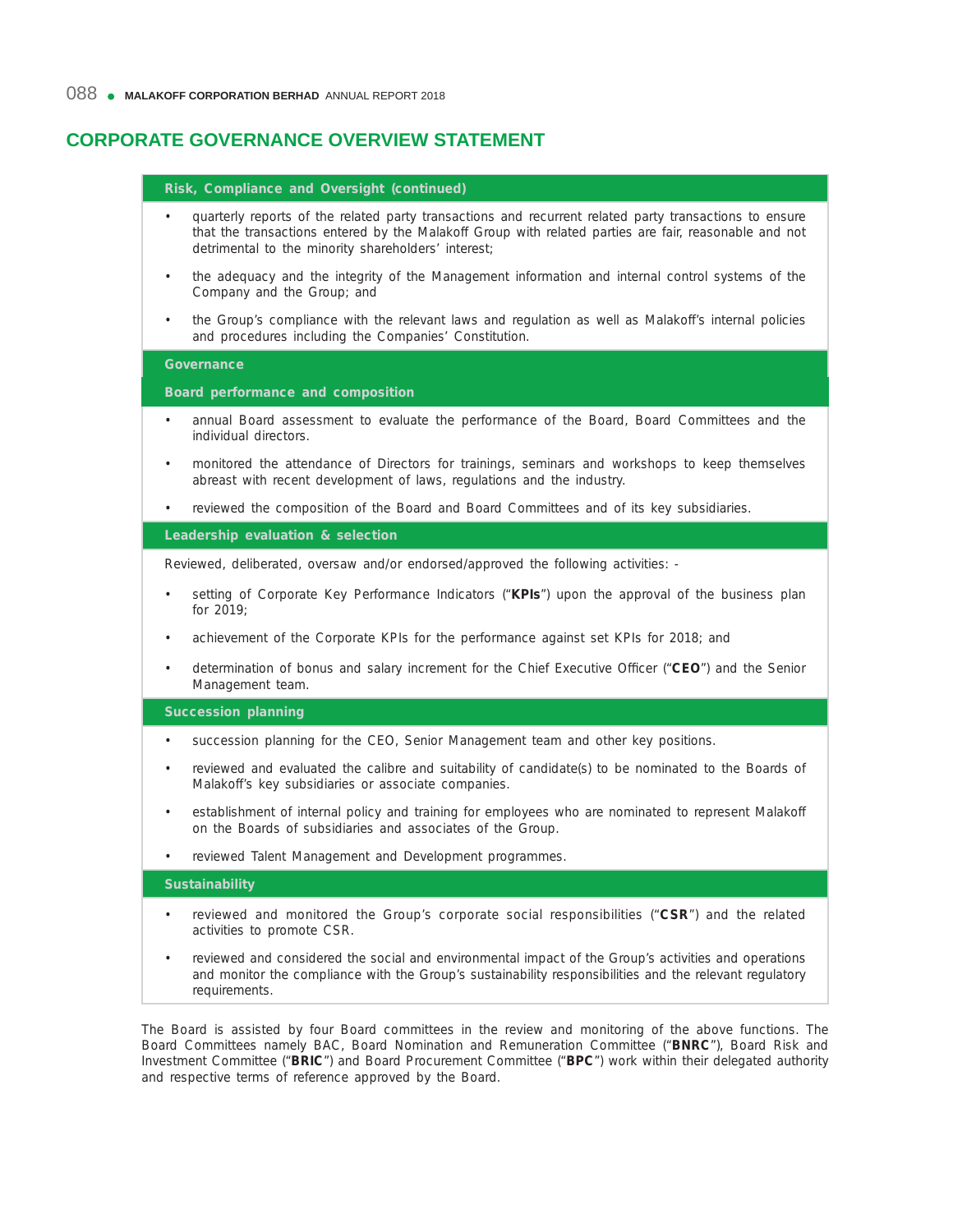# **II**. **BOARD COMPOSITION**

## **a) Board Size and Structure**

 The Malakoff Board, with eight non-executive directors, is composed of equal number of independent and non-independent directors. The composition of the Board meets the MMLR of Bursa Malaysia which requires a minimum one-third of independent directors **("IDs")** (including the Chairman). The Company endeavours to increase the number of IDs to more than 50% as set out in the MCCG 2017. During the year, the Board welcomed one new member who is a Non-Independent Non-Executive Director **("NINED")**. The Board considers the current Board size to be optimal in ensuring swift decision making and at the same time, effective discharge of its duties and responsibilities.

 The tenure of Malakoff's IDs has not exceeded a cumulative term of nine years since its listing in May 2015 and will only be due in May 2024. Nevertheless, the Board had adopted a policy to set the cumulative term limit of 12 years for IDs who should thereafter serve as non-IDs of the Company.

 The Board takes cognizance of having a diverse range of different skills, knowledge, experience, and background and gender among its members could bring along with its effective Board deliberation and robust decision making where matters are viewed from wider and broader perspectives. Since the adoption of a diversity policy on 21 November 2016, the Board regularly reviews the current and desired skills and experience of each Director and the Board as a whole, taking into consideration the specialised and changing environment that the Company operates.

 During the year, there was an increase in percentage of women Directors on the Board from 10% in 2017 to 25% in 2018 with the appointment of Cik Sharifah Sofia Syed Mokhtar Shah as NINED of the Company. Being the youngest Board member at the age of 25, she brings balance of age to the Board as majority of our Board members are in the age range of 50 and above.

## **b) Re-election and Re-appointment of Directors**

 The Company's Constitution mandates that all Directors submit themselves for re-election at least once every three years. The Company's Constitution also mandates that one-third of the Board shall retire from office every year and shall be eligible for re-election at the Annual General Meeting ("AGM") of the Company. In this respect, the new director and two non-executive directors will be retiring at the forthcoming AGM namely Cik Sharifah Sofia Syed Mokhtar Shah, Datuk Idris Abdullah and Datuk Syed Muhamad Syed Abd Kadir. They shall retire accordingly and, being eligible, will offer themselves for reelection at the Company's forthcoming AGM.

 The performance and contribution of the Directors seeking re-election are considered and recommended by the BNRC before the names of these Directors are submitted and recommended by the Board to the shareholders for re-election into office. For the financial year in review, this was done through a Board assessment whereby Board members were required to conduct a peer assessment of other Directors in areas amongst others, his/her knowledge, skills, qualifications and contributions to Board discussions. The BNRC's recommendations on the Directors standing for re-election at the forthcoming AGM are stated in Explanatory Note 2 under the Notice of the 13<sup>th</sup> AGM.

# **c) Board Independence**

 IDs are expected to bring views and judgment to the Board deliberation and decision which are independent of Management and free of any business or other relationship that could or reasonably be perceived to materially interfere with the exercise of objective, unfettered or independent judgement, having regard to the best interest of the Company and its shareholders generally.

 The Board reviews the interest declared by the Directors regularly and considers all business relationship between the Malakoff Group and the Directors or companies in which they are the directors or substantial shareholders. In each of this business relationship, the interested Directors will abstain from all deliberations and decisions on the proposal. The Board takes due consideration on any changes to the non-executive directors' interest, position, associations or relationships that could affect the non-executive directors' independence.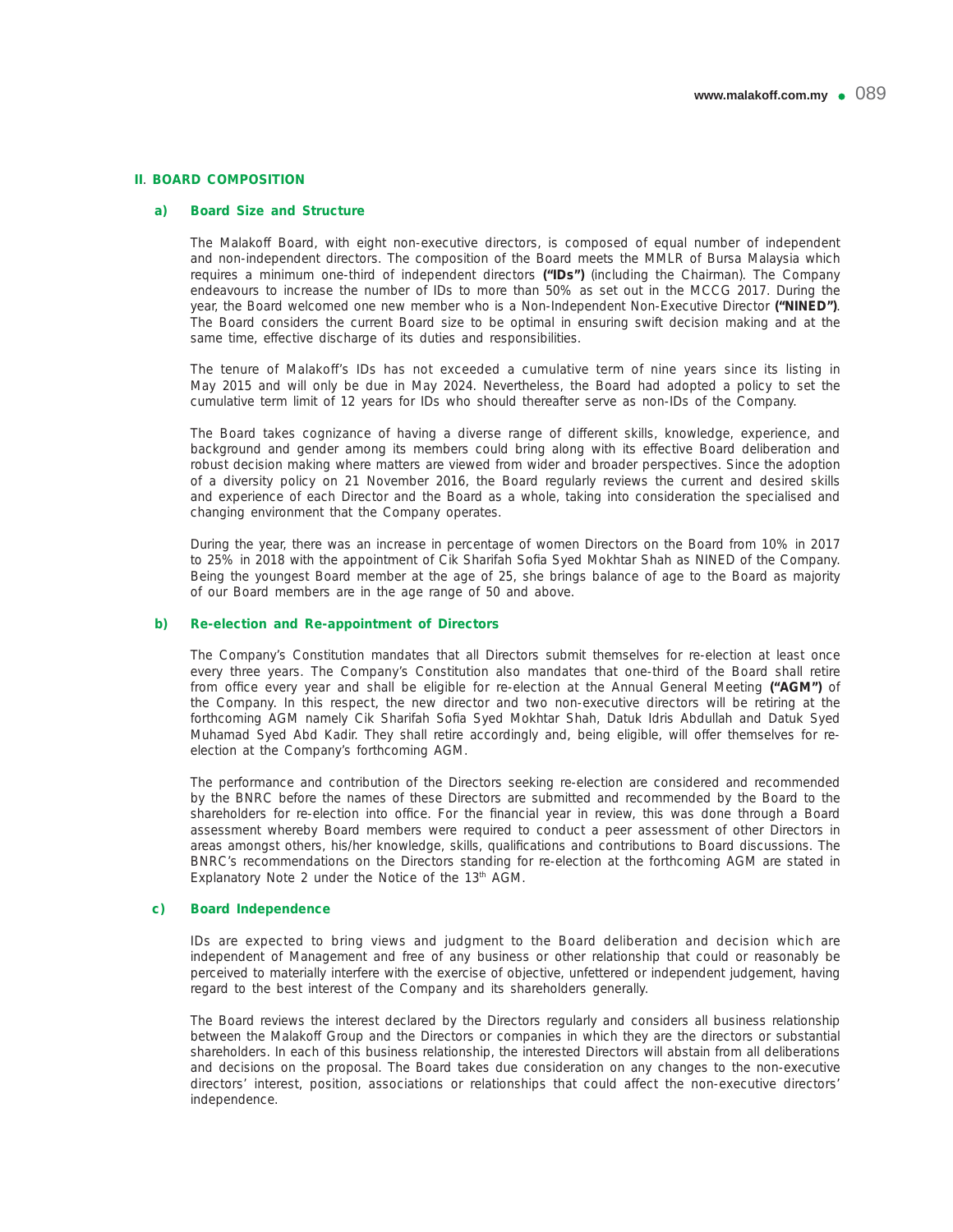The Board conducts formal assessment on Directors' independence annually. The results of the independence assessment for IDs will be tabled at the Board for discussion. Prior to accepting any new director on Board, each new independent non-executive director **("INED")** is required to declare his/her interests and relationship to the Board through the submission of an independence assessment form, which information will form the basis for the Board's consideration of accepting the ID to the Board.

The Board has reviewed the position and relationship of all Directors in office as at the date of the 2018 annual report and considered that all four INEDs fulfilled the independence criteria as IDs and are independent.

# **III. BOARD MEETINGS**

The Board convened nine meetings during the year, five of which are scheduled meeting and the other four are on ad hoc basis to consider urgent matters. Most of the Directors have full attendance to the Board meetings. The lowest attendance rate recorded for one director is 75%.

Details of each Director's attendance to the Board meetings held during the year are tabulated below:-

| <b>Name of Directors</b>                                         | No. of meetings attended |
|------------------------------------------------------------------|--------------------------|
| Datuk Haji Hasni Harun                                           | 9 of 9                   |
| Dato' Sri Che Khalib Mohamad Noh                                 | $9$ of $9$               |
| Cindy Tan Ler Chin                                               | 8 of 9                   |
| Datuk Ooi Teik Huat                                              | $9$ of $9$               |
| Datuk Dr. Syed Muhamad Syed Abdul Kadir                          | $9$ of $9$               |
| Datuk Idris Abdullah                                             | $9$ of $9$               |
| Datuk Rozimi Remeli                                              | 8 of 9                   |
| Sharifah Sofia Syed Mokhtar Shah<br>(appointed on 23 May 2018)   | 4 of $5$                 |
| Kohei Hirao<br>(resigned on 23 May 2018)                         | $3 \text{ of } 4$        |
| Datuk Seri Johan Abdullah<br>(resigned on 26 July 2018)          | $5$ of 6                 |
| Dato' Wan Kamaruzaman Wan Ahmad<br>(resigned on 31 October 2018) | $7 \text{ of } 8$        |

The Board is committed to meeting at least four times a year after the end of each financial quarter where the unaudited quarterly results will be reviewed and approved before releasing to Bursa Malaysia. Meeting dates for the whole year are scheduled in advance and circulated to the Directors before the commencement of each financial year to enable the Directors to plan in advance.

 Every effort is made to ensure timely circulation of notices, agenda and meeting materials to the Board to provide sufficient time for the Directors to prepare for Board meetings and to facilitate effective Board discussion. All deliberations and decisions made at the Board meetings are recorded by the Company Secretaries where the minutes of meetings will be circulated to the Board for review before the minutes of meeting are confirmed at the next Board meeting.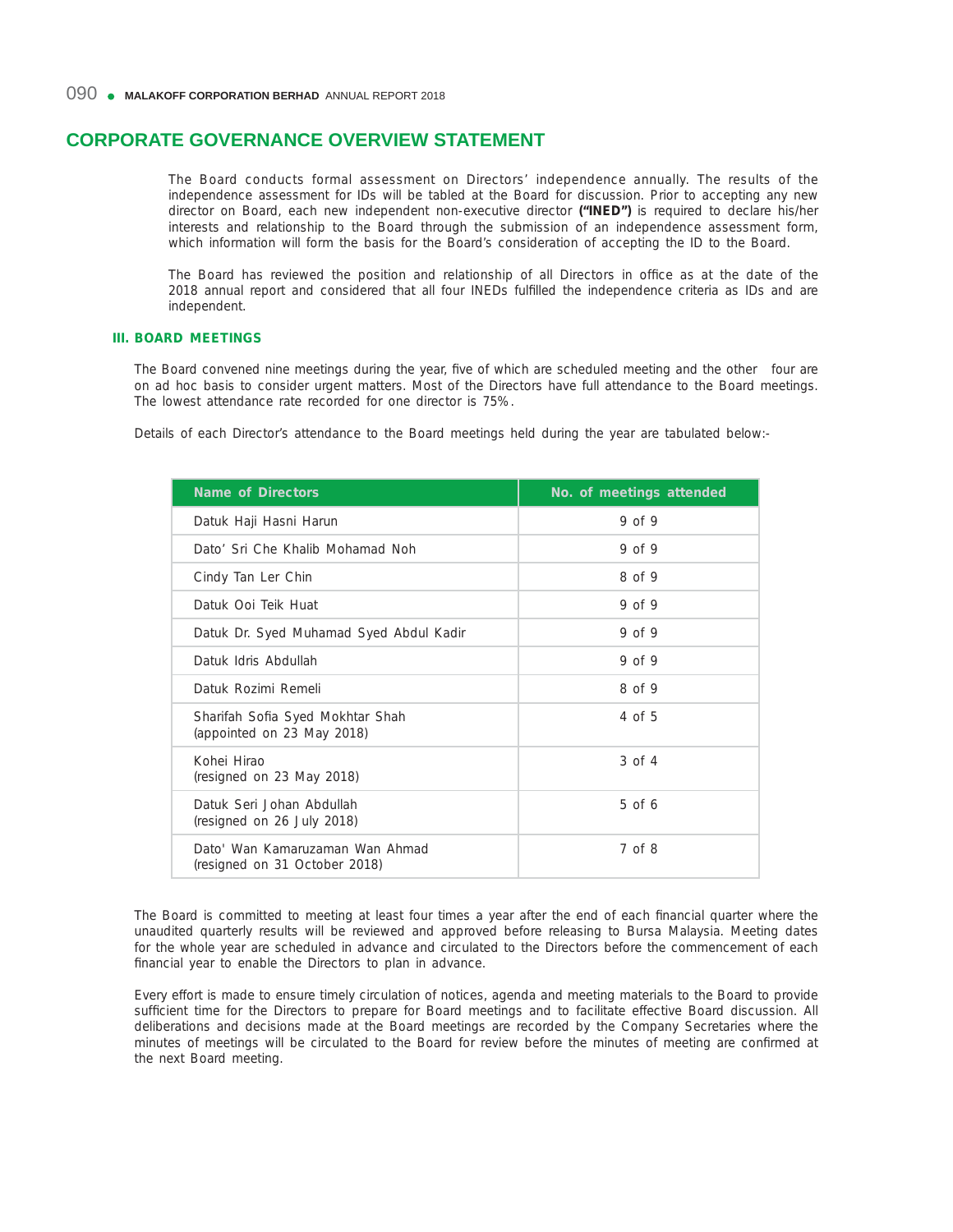# **IV. BNRC**

 The BNRC of Malakoff consists of four members with a majority being INEDs. The Chairman of the BNRC, Datuk Haji Hasni bin Harun, is an INED.

 The BNRC held four meetings during the FY2018 to review the nomination and remuneration matters related to the Board and Management and make the necessary recommendations to the Board for approval. The BNRC's Chairman reports to the Board after each BNRC meeting.

 The roles and responsibilities of BNRC are set out in its terms of reference which are available on the Company's website. The key activities of the BNRC during the FY2018 were summarised below:-

| <b>NOMINATING MATTERS</b>                                                                                                                                                                                                                                                                                                    |  |  |  |  |
|------------------------------------------------------------------------------------------------------------------------------------------------------------------------------------------------------------------------------------------------------------------------------------------------------------------------------|--|--|--|--|
| Board composition and succession planning                                                                                                                                                                                                                                                                                    |  |  |  |  |
| reviewed the size and composition of the Board and Board committees as well as the Board of the<br>٠<br>subsidiaries.                                                                                                                                                                                                        |  |  |  |  |
| made recommendation on the composition of the Board of subsidiaries and appropriate nominees<br>$\bullet$<br>to represent MCB on the boards of these companies.                                                                                                                                                              |  |  |  |  |
| <b>Recruitment/appointment of Directors</b>                                                                                                                                                                                                                                                                                  |  |  |  |  |
| reviewed the background, skills, expertise, knowledge and experience of the proposed candidates<br>for appointment on the Board (Cik Sharifah Sofia Syed Mokhtar Shah) and the BAC (Datuk Rozimi<br>Remeli) during FY2018 as well as on the BRIC (Datuk Rozimi Remeli) which took effect from the<br>date of this Statement. |  |  |  |  |
| identify and evaluated candidacy of directors and made the necessary recommendations to the<br>$\bullet$<br>Board.                                                                                                                                                                                                           |  |  |  |  |
| Nomination of new nominee on the subsidiaries/associate companies' Board                                                                                                                                                                                                                                                     |  |  |  |  |
| reviewed the background, skills, expertise, knowledge and experience of the management team<br>$\bullet$<br>proposed by the CEO to be in the pool for nominee directors for selection to the Boards of<br>Malakoff's local and offshore subsidiaries and associates.                                                         |  |  |  |  |
| evaluated the candidacy of directors to the Boards of local and offshore subsidiaries and associates<br>$\bullet$<br>and made the necessary recommendations to the Board.                                                                                                                                                    |  |  |  |  |
| Directors' retiring by rotation                                                                                                                                                                                                                                                                                              |  |  |  |  |
| reviewed the performance of the Directors retiring by rotation and recommended to the Board on<br>$\bullet$<br>the re-election of directors.                                                                                                                                                                                 |  |  |  |  |
| one newly appointed Director and two NEDs are subject to retirement and re-election at this AGM.<br>$\bullet$                                                                                                                                                                                                                |  |  |  |  |
| recommended the re-election of directors based on the results of the peer review assessment on<br>their performance on the Board for FY2018.                                                                                                                                                                                 |  |  |  |  |
| <b>Board evaluation</b>                                                                                                                                                                                                                                                                                                      |  |  |  |  |
| conducted the Board evaluation exercise in respect of the effectiveness of the Board and the Board<br>٠<br>committees for EY2018                                                                                                                                                                                             |  |  |  |  |
| reviewed the results of the Board evaluation and proposed appropriate action plans to improve on<br>۰<br>areas of weaknesses and increase effectiveness of the Board.                                                                                                                                                        |  |  |  |  |
| reviewed the training needs of the Directors.<br>$\bullet$                                                                                                                                                                                                                                                                   |  |  |  |  |
| <b>Organisation restructuring</b>                                                                                                                                                                                                                                                                                            |  |  |  |  |
| reviewed and recommended the organisation restructuring proposed by the CEO for the Board's<br>$\bullet$<br>approval.                                                                                                                                                                                                        |  |  |  |  |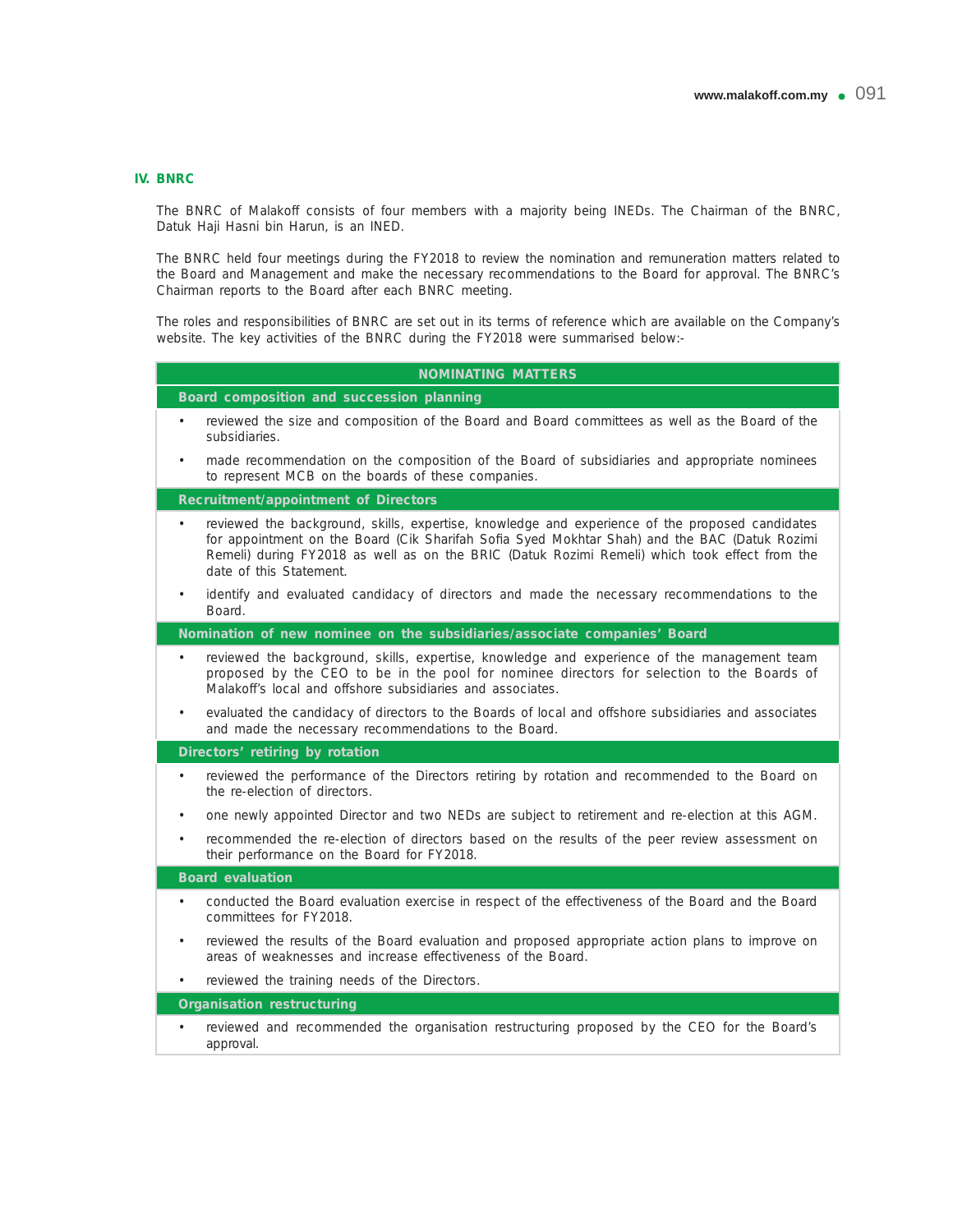# **REMUNERATION MATTERS Remuneration of non-executive directors** • no recommendation from the BNRC on the revision of remuneration package for the nonexecutive directors. **Remuneration for the Malakoff Group** • recommended bonus pool for the Group based on the achievement of the Corporate KPIs.

• recommended salary increment and bonus quantum for the Group as well as the CEO and his target group.

## **Non-Executive Director ("NED") Remuneration Framework**

The NEDs are remunerated through fixed monthly fees or allowances, meeting allowances and benefitsin-kind, such as annual leave passage and the reimbursement of business peripherals. The level of remuneration of NEDs reflects the current demanding challenges in discharging their fiduciary duties, roles and responsibilities, whether individually or collectively, as well as the complexity of the Company's operations and the industry and to also reflect the experience and level of responsibilities undertaken by the NEDs of Malakoff. The remuneration of NEDs shall not be based on commission, the percentage of profits, or turnover and it shall also not include commission based on the percentage of turnover.

| <b>Directors</b>                                                        | Directors'<br><b>Fees</b> | <b>Board</b><br>Committee<br><b>Allowances</b> | <b>Meeting</b><br><b>Allowances</b> | <b>Other</b><br>Allowances <sup>a</sup> | <b>Monetary</b><br>Value of<br><b>Benefits-</b><br>in-Kind | <b>Total</b> |
|-------------------------------------------------------------------------|---------------------------|------------------------------------------------|-------------------------------------|-----------------------------------------|------------------------------------------------------------|--------------|
|                                                                         | (RM)                      | (RM)                                           | (RM)                                | (RM)                                    | (RM)                                                       | (RM)         |
| Datuk Haji<br>Hasni Harun                                               | 360,000.00                | 36,000.00                                      | 38,000.00                           | 25,000.00                               | 38,945.52 <sup>b</sup>                                     | 497,945.52   |
| Dato' Sri<br>Che Khalib<br><b>Mohamad Noh</b>                           | 90,000.00 <sup>c</sup>    | 24,000.00 <sup>c</sup>                         | 38,000.00 <sup>c</sup>              | 24,889.75                               |                                                            | 176,889.75   |
| Cindy Tan Ler<br>Chin                                                   | 90,000.00 <sup>d</sup>    | 24,000.00 <sup>d</sup>                         | 45,500.00                           | 25,000.00                               |                                                            | 184,500.00   |
| Datuk Dr. Syed<br>Muhamad Syed<br><b>Abdul Kadir</b>                    | 90,000.00                 | 96,000.00                                      | 63,000.00                           | 4,673.40                                |                                                            | 253,673.40   |
| Datuk Idris<br>Abdullah                                                 | 90,000.00                 | 90,000.00                                      | 63,000.00                           | 24,854.75                               |                                                            | 267,854.75   |
| Datuk Ooi Teik<br>Huat                                                  | 90,000.00                 | 30,000.00                                      | 53,000.00                           | 25,000.00                               |                                                            | 198,000.00   |
| Datuk Rozimi<br>Remeli                                                  | 90,000.00                 | 24,435.49                                      | 49,500.00                           |                                         |                                                            | 163,935.49   |
| Sharifah<br>Sofia Syed<br>Mokhtar Shah<br>(Appointed on<br>23 May 2018) | 54,677.00                 |                                                | 12,500.00                           |                                         |                                                            | 67,177.00    |

Remuneration of each NED for the FY2018 is detailed below: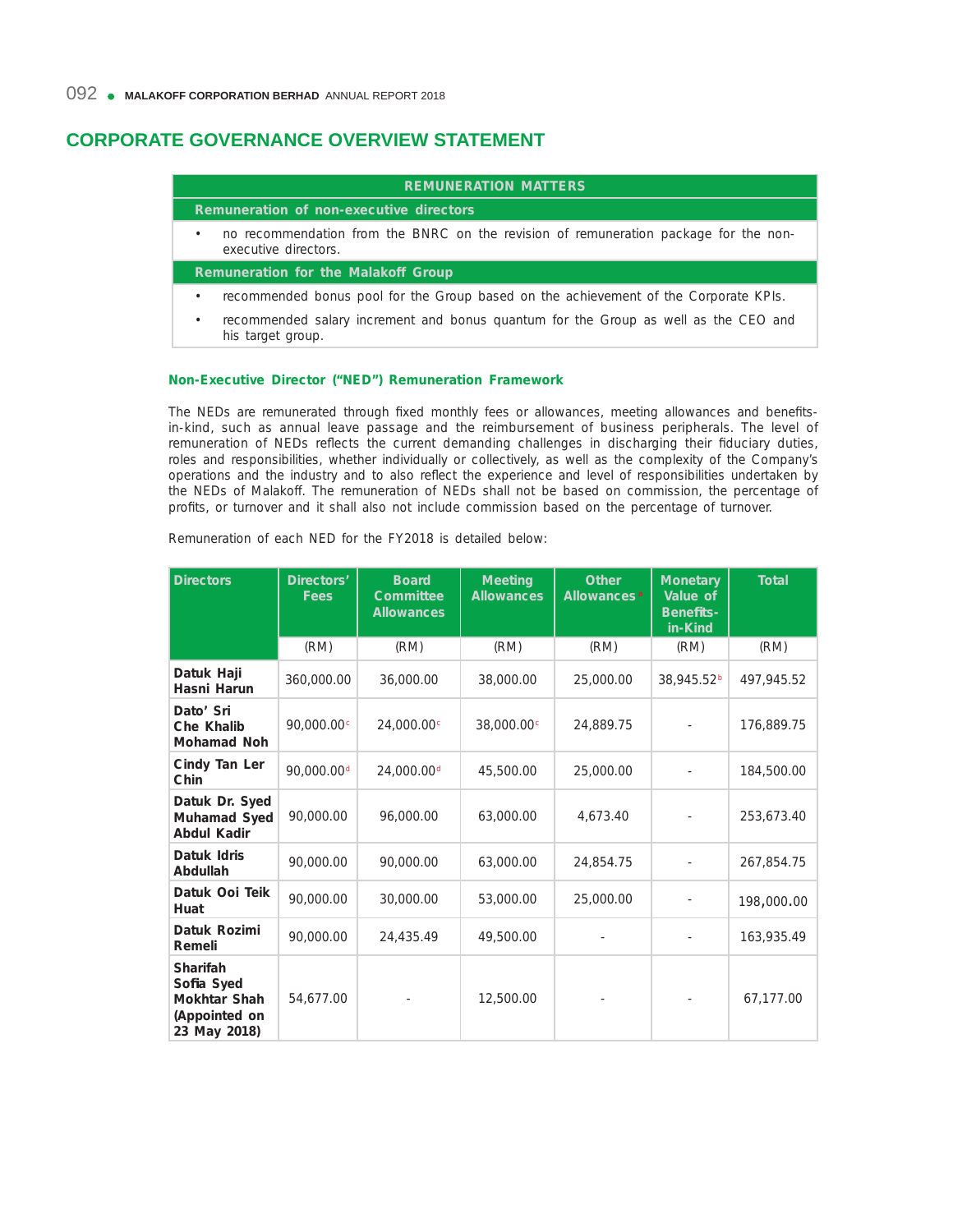| <b>Directors</b>                                                                                              | Directors'<br><b>Fees</b> | <b>Board</b><br>Committee<br><b>Allowances</b> | <b>Meeting</b><br><b>Allowances</b> | <b>Other</b><br>Allowances <sup>a</sup> | <b>Monetary Value</b><br>of<br><b>Benefits-in-Kind</b> | <b>Total</b> |
|---------------------------------------------------------------------------------------------------------------|---------------------------|------------------------------------------------|-------------------------------------|-----------------------------------------|--------------------------------------------------------|--------------|
|                                                                                                               | (RM)                      | (RM)                                           | (RM)                                | (RM)                                    | (RM)                                                   | (RM)         |
| Former directors (resigned during the FY2018):                                                                |                           |                                                |                                     |                                         |                                                        |              |
| Dato' Wan<br>Kamaruzaman<br>Wan Ahmad<br>(Resigned on<br>31 October<br>2018)                                  | 75,000.00                 |                                                | 22,500.00                           | 25,000.00                               |                                                        | 122,500.00   |
| Kohei Hirao<br>(resigned on<br>23 May 2018)                                                                   | 35,322.58                 |                                                | 10,000.00                           |                                         |                                                        | 45,322.58    |
| Datuk Seri<br>Johan Abdullah<br>(Resigned on<br>26 July 2018)                                                 | 51,290.32                 |                                                | 15,000.00                           |                                         |                                                        | 66,290.32    |
| Zalman Ismail<br>(Ceased as<br>Alternate<br>Director to<br>Dato' Wan<br>Kamaruzaman<br>on 31 October<br>2018) |                           |                                                | $5,000.00$ <sup>e</sup>             |                                         |                                                        | 5,000.00     |
| <b>Total for NED</b>                                                                                          | 1,116,289.90              | 324,435.49                                     | 415,000.00                          | 154,417.90                              | 38,945.52                                              | 2,049,088.81 |

*Notes:*

- *a. Other allowances paid by Malakoff to the NEDs comprising annual leave passage & annual supplemental fees (included fi nancial year 2017 ("***FY2017***") claims that were paid in FY2018)*
- *b. Benefi ts-in-kind paid to the Chairman of Malakoff comprising company car and reimbursement of petrol and utilities expenses*
- *c. Directors' fees, Board Committee allowances and meeting allowances are shared on an equal basis between MMC Corporation Berhad ("***MMC***") and the NED who is nominated by MMC.*
- *d. Directors' fees and Board Committee allowances are shared on an equal basis between Employees Provident Fund Board ("EPF") and the NED who is nominated by EPF.*
- *e. Meeting allowance was paid to the Alternate Director for his attendance at Board meetings in the absence of Dato' Wan Kamaruzaman Wan Ahmad.*

The approval of shareholders on the remuneration and benefits payable to NEDs, with no increase in rates from last year, will be sought at the 13th AGM.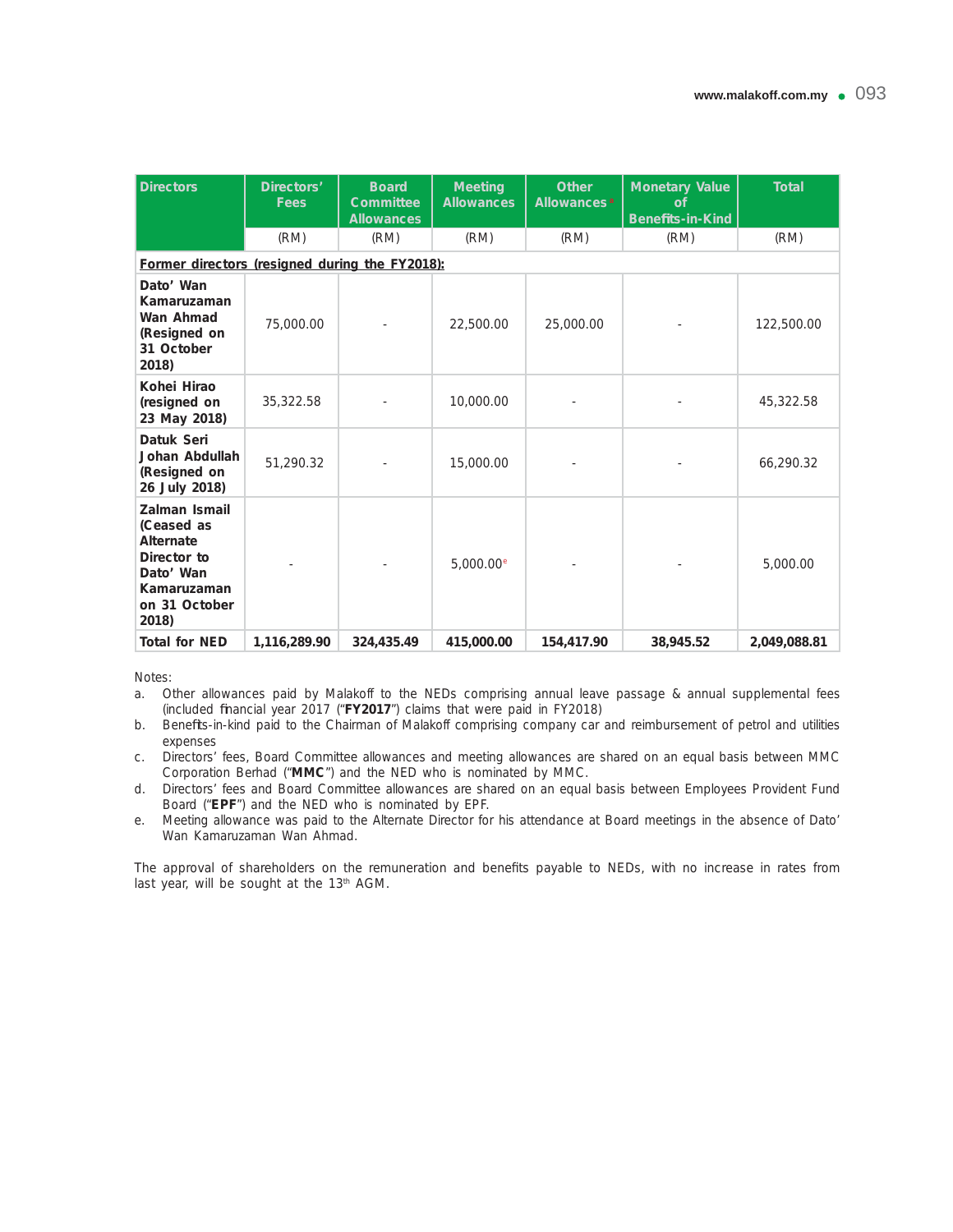# 094 • MALAKOFF CORPORATION BERHAD ANNUAL REPORT 2018

# **CORPORATE GOVERNANCE OVERVIEW STATEMENT**

# **V. BOARD EFFECTIVENESS**

 The Board through the BNRC had carried out a yearly Board assessment exercise to evaluate the overall effectiveness of the Board and individual Directors for FY2018. The Board had for the past 2 years engaged an external consultant to facilitate this exercise. For this year, this exercise was conducted internally by the Corporate Secretarial office.

 The evaluation was carried out through the feedback obtained from each Board member who is required to complete a set of customised questionnaires, designed to evaluate the current Board composition and activities. This Board assessment covers the evaluation of the Board effectiveness in terms of its structure, Board operation and interaction, Board communication and its roles and responsibilities as well as a combination of self and peer assessment. The Board's responses and feedback to the questionnaires will be collated and thereafter analysed for formulation of action plans with a view to improve on areas identified by the Board to require more focus and have room for improvement. The BNRC, upon discussion of the results of the assessment, had presented the findings to the Board.

## **VI. DIRECTORS' TRAINING**

 The Board is mindful of the importance of continuous education for its members to update their knowledge and enhance their skills so that they are sufficiently equipped to perform their duties and can address and meet the challenges faced by the Company and the Board.

 During the year, the Board members attended an in-house training organised by MMC Corporation Berhad in respect of "Understanding Blockchain Technology and Its Potential". In addition, the Company Secretary circulates, on a period basis, regular updates on training programmes from various organisations to the Directors for their consideration for participation.

All Directors (during the financial year ended 31 December 2018) had attended at least one training session, in compliance with paragraph 15.08(2) and Appendix 9C (Part A, paragraph 28) of the MMLR of Bursa Malaysia. Details of the trainings attended by Board members are as follows:-

| <b>NAME OF</b><br><b>DIRECTOR</b> | <b>CONFERENCE/TRAINING PROGRAMME</b><br><b>ATTENDED</b>                                              | <b>DATE</b>           |
|-----------------------------------|------------------------------------------------------------------------------------------------------|-----------------------|
| Datuk Haji<br>Hasni Harun         | Malaysian Institute of Accountants ("MIA")<br>$\bullet$<br>International Accountants Conference 2018 | $9 - 10$ October 2018 |
| (Chairman)                        | Energy Sector Outlook – presentation by RHB<br>$\bullet$<br>Research Institute                       | 18 October 2018       |
|                                   | Energy Transition: Trends and Opportunities -<br>$\bullet$<br>presentation by A.T. Kearney           | 18 October 2018       |
|                                   | Remuneration Committee: Attracting and<br>$\bullet$<br>Retaining the Best Talents                    | 13 November 2018      |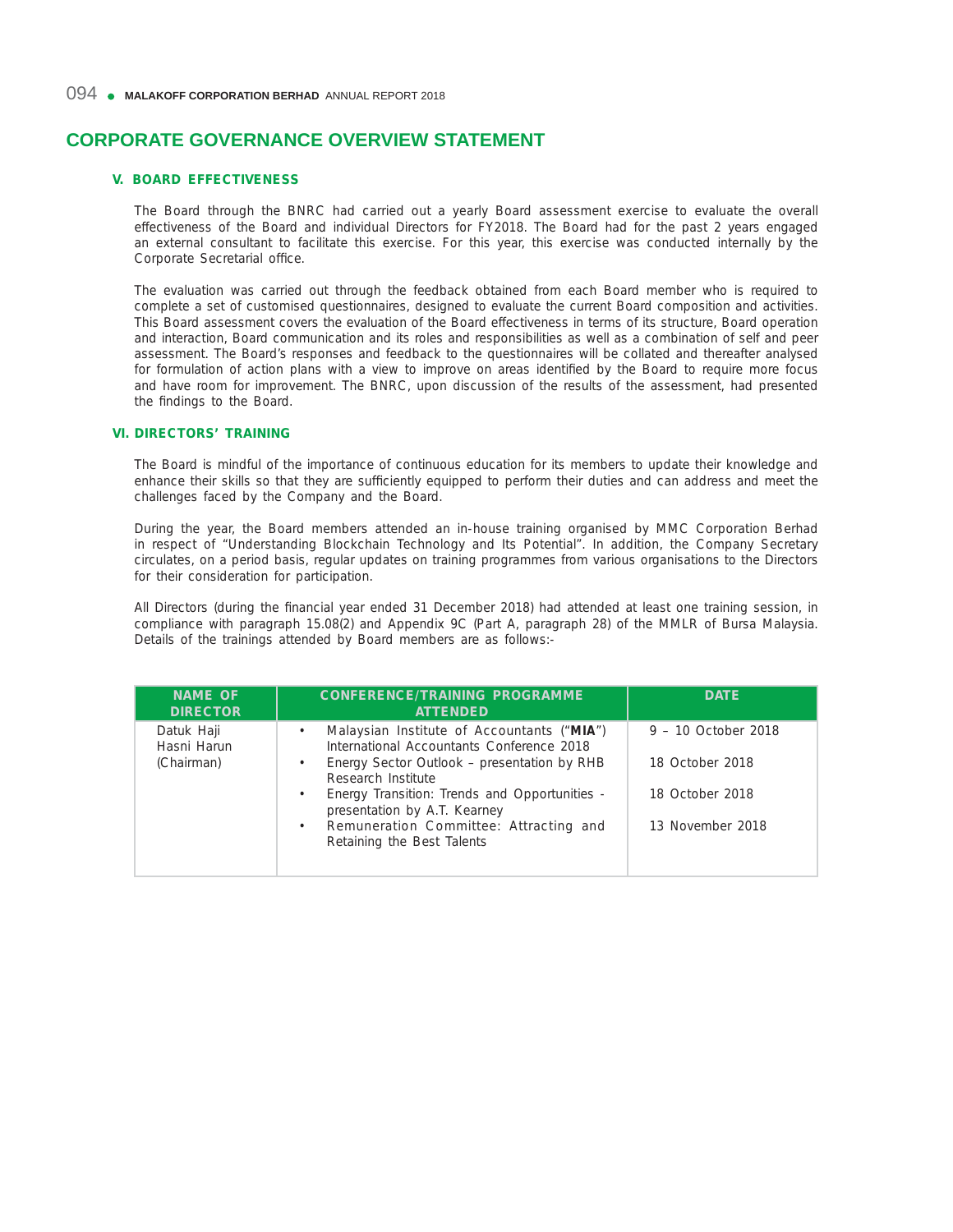# **VI. DIRECTORS' TRAINING (CONTINUED)**

| <b>NAME OF</b><br><b>DIRECTOR</b> | <b>CONFERENCE/TRAINING PROGRAMME</b><br><b>ATTENDED</b>                                                                                                                        | <b>DATE</b>         |  |
|-----------------------------------|--------------------------------------------------------------------------------------------------------------------------------------------------------------------------------|---------------------|--|
| Dato' Sri<br>Che Khalib           | Invest Malaysia 2018 - Connecting Strengths,<br>$\bullet$<br>Advancing Performance                                                                                             | 23 January 2018     |  |
| Mohamad Noh                       | Talk by YBhg. Tan Sri Datuk Muhammad<br>$\bullet$<br>Ibrahim, Governor Bank Negara Malaysia @<br>40th Harvard Business School Alumni Club of<br>Malaysia Anniversary Dinner    | 9 February 2018     |  |
|                                   | Dialogue & Luncheon Session with Malaysian<br>$\bullet$<br>Captains of Industry & Business Forum with<br>the China Entrepreneur Club in Beijing, China                         | 19 August 2018      |  |
|                                   | Khazanah Megatrends Forum 2018 - On<br>$\bullet$<br>Balance: Recalibrating Markets, Firms, Society<br>and People                                                               | 8 October 2018      |  |
|                                   | MIA International Accountants Conference<br>$\bullet$<br>2018                                                                                                                  | 9 - 10 October 2018 |  |
|                                   | Energy Sector Outlook - presentation by RHB<br>٠<br>Research Institute                                                                                                         | 18 October 2018     |  |
|                                   | Energy Transition: Trends and Opportunities -<br>$\bullet$<br>presentation by A.T. Kearney                                                                                     | 18 October 2018     |  |
|                                   | Understanding Blockchain Technology and<br>Its Potential Within the Context of MMC's<br><b>Business Portfolio</b>                                                              | 29 October 2018     |  |
|                                   | Risk Culture Awareness Program<br>$\bullet$                                                                                                                                    | 3 December 2018     |  |
| Cindy Tan Ler<br>Chin             | Energy Sector Outlook - presentation by RHB<br>$\bullet$<br>Research Institute                                                                                                 | 18 October 2018     |  |
|                                   | Energy Transition: Trends and Opportunities -<br>$\bullet$<br>presentation by A.T. Kearney                                                                                     | 18 October 2018     |  |
|                                   | Understanding Blockchain Technology and<br>٠<br>Its Potential Within the Context of MMC's<br><b>Business Portfolio</b>                                                         | 29 October 2018     |  |
| Datuk Ooi Teik<br>Huat            | Energy Sector Outlook - presentation by RHB<br>$\bullet$<br>Research Institute                                                                                                 | 18 October 2018     |  |
|                                   | Energy Transition: Trends and Opportunities -<br>$\bullet$<br>presentation by A.T. Kearney                                                                                     | 18 October 2018     |  |
|                                   | Understanding Blockchain Technology and<br>٠<br>Its Potential Within the Context of MMC's<br><b>Business Portfolio</b>                                                         | 29 October 2018     |  |
| Datuk Idris<br>Abdullah           | FinTech and the Transformation in Financial<br>$\bullet$<br>Services (an online non-credit course<br>authorized by Copenhagen Business School<br>and offered through Coursera) | 5 September 2018    |  |
|                                   | Energy Sector Outlook - presentation by RHB<br>Research Institute                                                                                                              | 18 October 2018     |  |
|                                   | Energy Transition: Trends and Opportunities -<br>presentation by A.T. Kearney                                                                                                  | 18 October 2018     |  |
|                                   | Qualified Risk Director Program: Cybersecurity<br>Oversight in the Boardroom                                                                                                   | 22 October 2018     |  |
|                                   | Executive Lecture Series by LSE Alumni<br>$\bullet$<br>Society of Malaysia-10 Years After the<br>Global Financial Crisis: Lessons Learntor<br>Forgotten?                       | 12 November 2018    |  |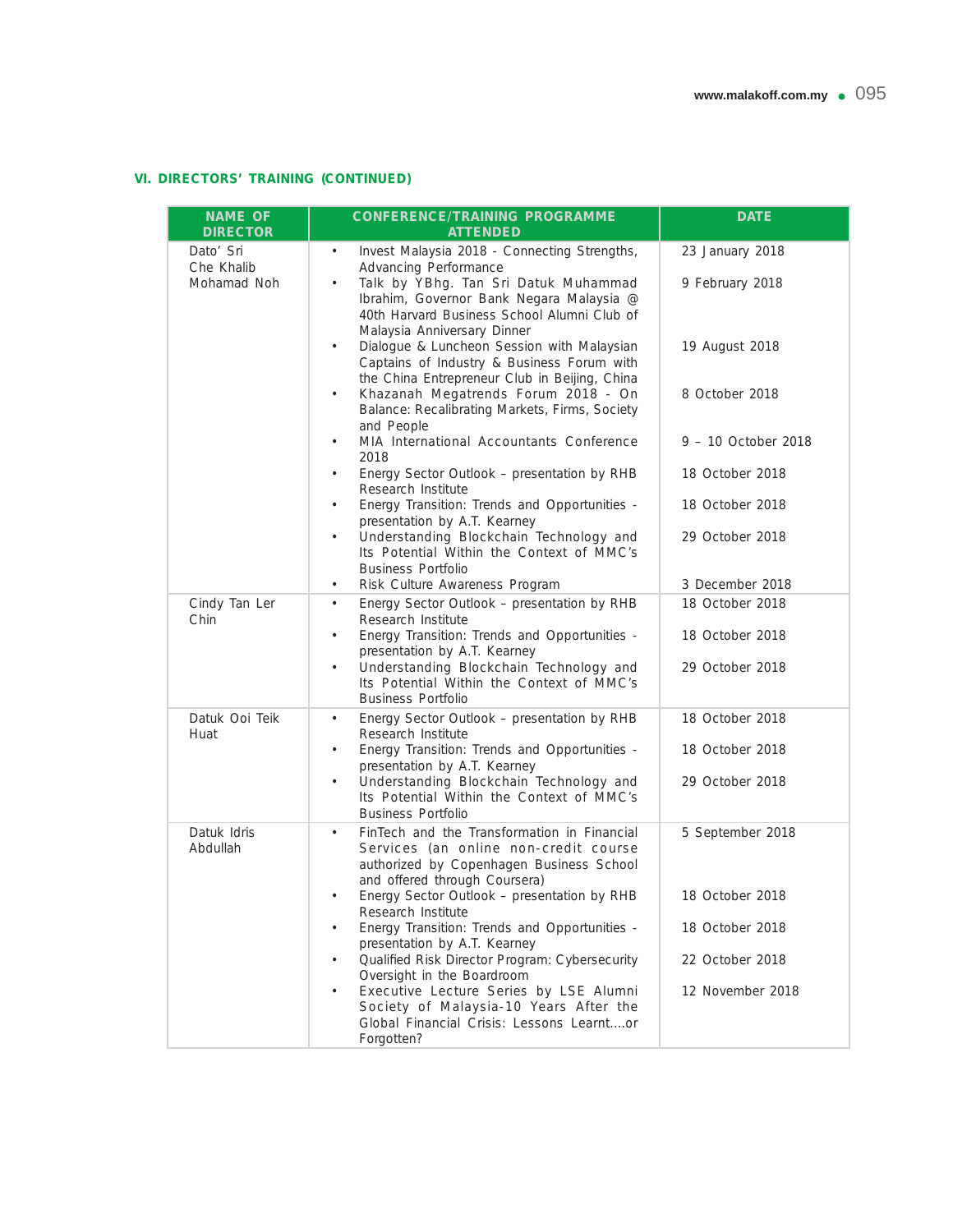# **VI. DIRECTORS' TRAINING (CONTINUED)**

| <b>NAME OF</b><br><b>DIRECTOR</b>             | <b>CONFERENCE/TRAINING PROGRAMME</b><br><b>ATTENDED</b>                                                                                                                          | <b>DATE</b>                          |
|-----------------------------------------------|----------------------------------------------------------------------------------------------------------------------------------------------------------------------------------|--------------------------------------|
| Datuk Dr. Syed<br>Muhamad Syed<br>Abdul Kadir | Speaker for Leadership Talk in Universiti<br>٠<br>Malaya                                                                                                                         | 9 February 2018                      |
|                                               | Overview of Sustainability Reporting<br>$\bullet$<br>Forum on Blockchain in Financial Services<br>$\bullet$<br>Industry                                                          | 25 June 2018<br>17 July 2018         |
|                                               | Energy Sector Outlook - presentation by RHB<br>٠<br>Research Institute                                                                                                           | 18 October 2018                      |
|                                               | Energy Transition: Trends and Opportunities -<br>presentation by A.T. Kearney                                                                                                    | 18 October 2018                      |
|                                               | Understanding Blockchain Technology and<br>$\bullet$<br>Its Potential Within the Context of MMC's<br><b>Business Portfolio</b>                                                   | 29 October 2018                      |
| Datuk Rozimi<br>Remeli                        | Advocacy Programme on CG Assessment<br>$\bullet$<br>organized by Bursa Malaysia                                                                                                  | 10 August 2018                       |
|                                               | Energy Sector Outlook - presentation by RHB<br>$\bullet$<br>Research Institute                                                                                                   | 18 October 2018                      |
|                                               | Energy Transition: Trends and Opportunities -<br>$\bullet$<br>presentation by A.T. Kearney                                                                                       | 18 October 2018                      |
|                                               | Understanding Blockchain Technology and<br>$\bullet$<br>Its Potential Within the Context of MMC's<br><b>Business Portfolio</b>                                                   | 29 October 2018                      |
| Sharifah Sofia<br>Syed Mokhtar<br>Shah        | Enhancing Board Leadership<br>٠<br>Corporate Liability Provision organised by<br>$\bullet$<br><b>MIA</b>                                                                         | 16 - 17 April 2018<br>19 July 2018   |
|                                               | Mandatory Accreditation Programme<br>$\bullet$<br>Understanding Blockchain Technology and<br>$\bullet$<br>Its Potential Within the Context of MMC's<br><b>Business Portfolio</b> | 23 - 24 July 2018<br>29 October 2018 |

#### **Induction Programme**

 A comprehensive induction programme has been developed to ease new Directors into their new roles and to assist them in their understanding of the Group's business strategy and operational matters. New Directors are required to attend the induction programme as soon as possible after they are appointed. The induction programme includes the briefing by each division heads of key aspects of their respective sections and the challenges currently faced by the Group. As part of the itinerary of induction programme, the new Directors are invited to the Group's power plants to enable them to familiarise themselves with the operations of the Group.

# **B. EFFECTIVE AUDIT AND RISK MANAGEMENT**

#### **I. BAC**

 The Board placed great emphasis on the effectiveness and independence of the BAC to provide additional assurance and oversight relating to financial reporting process, internal controls, risk management and governance for the Group due to the substantial amount of risk and compliance matters that may stem from the Group's operation in the highly regulated industry.

 All of the members of the BAC are NEDs and three out of four of them are IDs. The BAC is chaired by Datuk Dr. Syed Muhamad Syed Abdul Kadir, an INED and not the Chairman of the Board. One of the BAC members is a member of the Malaysian Institute of Accountants thus fulfilling the requirement under paragraph 15.09(1)(c) (i) of the MMLR of Bursa Malaysia. Nevertheless, each of the BAC member is financially literate in accordance with the definition suggested by the Corporate Governance Guide 3<sup>rd</sup> Edition 2017 ("CG Guide").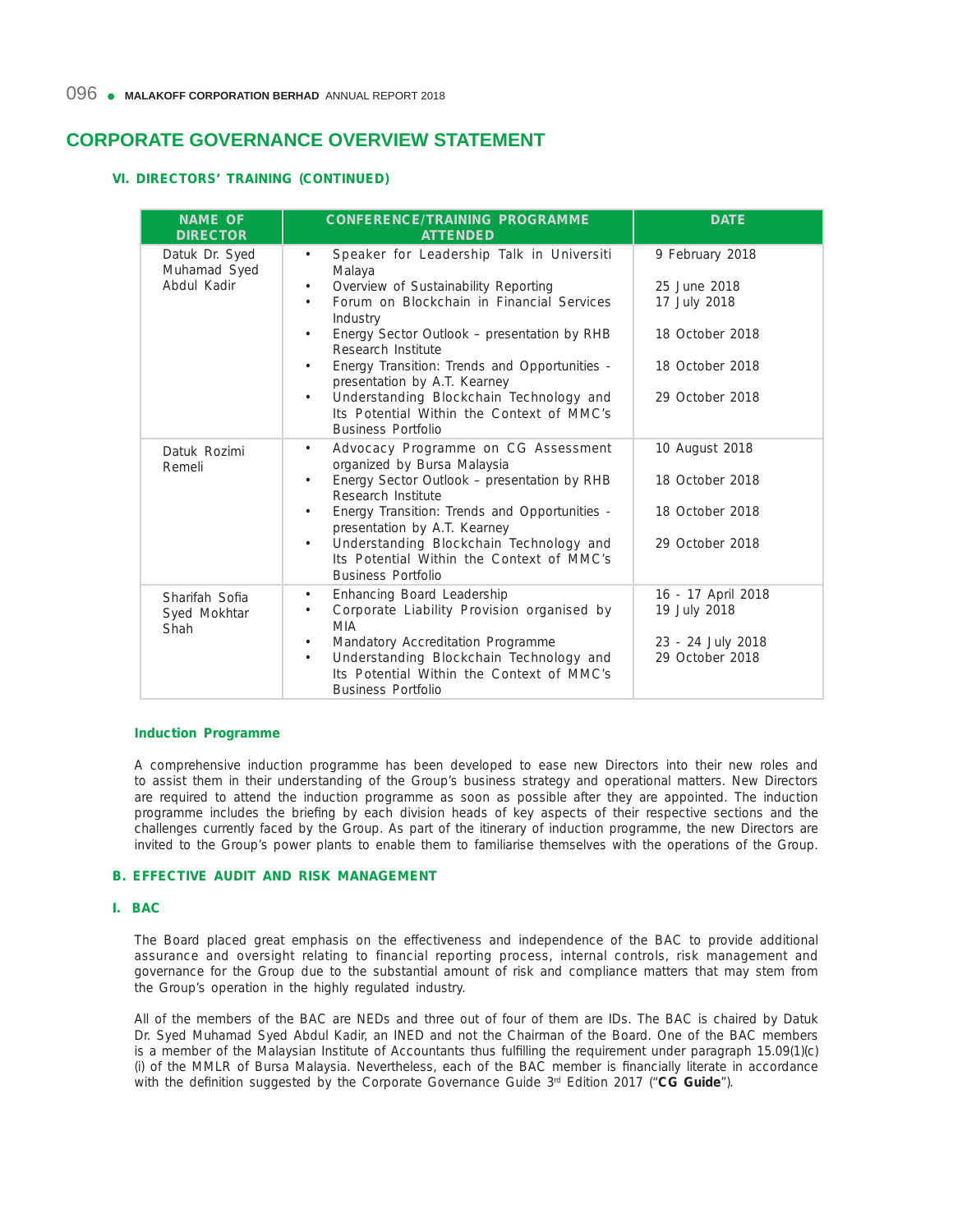Under the CG Guide, continuous development programmes have been recommended for BAC members in relation to four areas namely core functions, skills development, role and purpose of the audit committee and topical updates. During the financial year under review, the BAC members have attended trainings for their continuous professional development to keep themselves abreast of the relevant development in the industry which covered topics on cyber-security, energy transition, capital market and Islamic financing.

### **a) Assessment of External Auditors**

 The BAC performs an annually assessment of the services rendered by the External Auditors ("**EA**") and had during the year assessed the quality of audit encompassing the performance of KPMG, the quality processes/ performance of the engagement team, audit team independence, objectivity and professional scepticism, audit scope and planning, audit fees, audit communication and interaction. Assessment questionnaires were used as a tool to obtain input from each BAC member and the Management.

 The independence of the EA is maintained through a non-audit services policy approved by the Board on 23 May 2017. Under this policy, approval of the BAC is required for the engagement of the Group's EA for non-audit services, if the cumulative non-audit fees for the year reaches 50% of prior year's audit fees (including the fees for limited quarterly review). During the financial year under review, KPMG had provided a written assurance to the BAC that they had been independent throughout the audit engagement for FY2018 in accordance with the terms of all relevant professional and regulatory requirements. The Management had also ensured that necessary safeguards were in place when engaging KPMG to carry out non-audit services for the Group.

Details on the BAC are also elaborated in the BAC Report on pages 110 to 114 of this Annual Report.

## **b) Internal Audit Function**

 The Group Internal Audit ("**GIA**") was established to support the Board through the BAC in discharging its duties and governance responsibilities of maintaining a sound internal control system within the organization. The internal audit function is considered an integral part of the assurance framework and GIA's mission is to enhance and protect organizational value by providing risk-based and objective assurance, advice and insight. At the same time, GIA also assists the BAC and Management to achieve the Company's goals and objectives by bringing a systematic and disciplined approach in evaluating and improving the effectiveness of governance, risk management and control processes within the Group.

 GIA has an independent status within the Group and reports directly and functionally to the BAC and administratively to the CEO. GIA is also independent of the activities and functions that it audits and performs its duties in accordance with the Internal Audit Charter, as approved by the BAC, which establishes the framework for the effective and efficient functioning of GIA. The BAC also reviews and approves the appointment and removal of the Chief Internal Auditor, the Annual Internal Audit Plan, budget and organization structure of GIA to ensure that it is adequately resourced with competent staff to perform its role and function effectively.

 The standards and practices adopted by GIA are aligned to the International Professional Practices Framework issued by the Institute of Internal Auditors. As at 31 December 2018, the total number of personnel in GIA was nine including the Chief Internal Auditor. The name, credential and work experience of the Chief Internal Auditor of GIA are disclosed on page 28 of this Annual Report.

 Details of the internal audit function and activities are presented in the BAC Report on pages 113 to 114 of this Annual Report.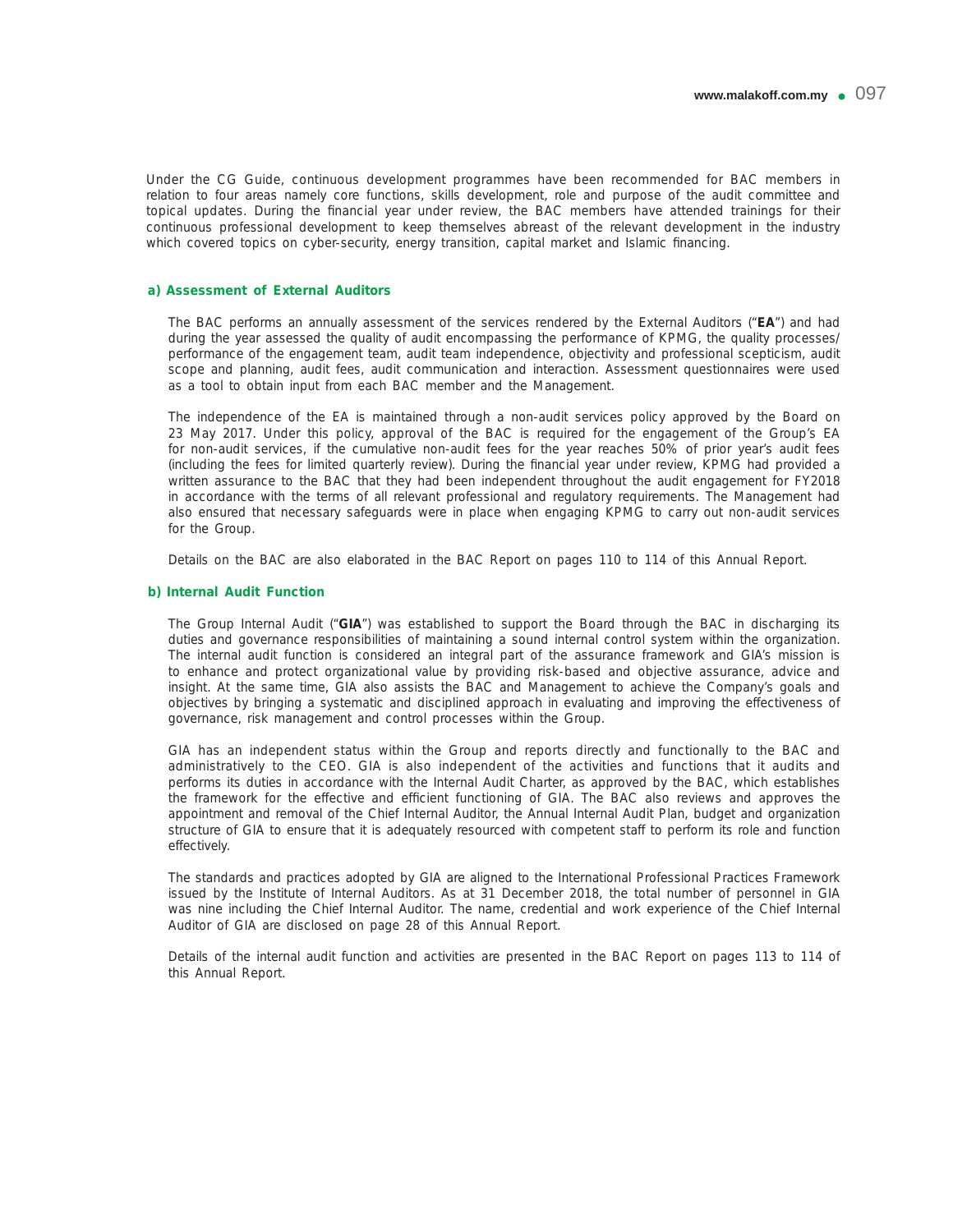# **II. RISK MANAGEMENT AND INTERNAL CONTROL FRAMEWORK**

## **a) BRIC**

With the appointment of a new member on 8 March 2019, the BRIC comprises four NEDs with a majority of IDs and chaired by an INED. The BRIC assists the Board to oversee the risk management activities of the Malakoff Group and to support the Board in fulfilling its responsibility for identifying significant risks and ensuring the implementation of appropriate systems to manage the overall risk exposure of the Group.

 Since the end of November 2016, the BRIC was delegated with additional responsibility to review and recommend investment proposals by the Management. Under this purview, the Board had given authority to the BRIC to review and recommend the Group's major investments which includes bidding for binding tenders/contracts for new power and water generation projects and assessing the key associate risks including funding options and costs as well as investment returns of such investment in accordance to the Group's Investment Guideline and Policy.

### **b) Risk Management and Internal Control Framework**

 The Board takes cognisance of its responsibilities in maintaining a sound risk management and internal control system. The Enterprise Risk Management Policy & Framework ("**ERMPF**") ensures a structured risk management process is adopted across the Group. The ERMPF incorporates process relating to the identification, analysis, evaluation, treatment, monitoring, review, communication and consultation of the Group's risks and controls.

 The Board, which is responsible for the risk management and internal control governance, has delegated its responsibility to the BRIC. The BRIC reports to the Board on a quarterly basis and provide reasonable assurance that any adverse impact on the Group's objectives are mitigated and managed.

 Details of the Company's risk management framework and internal control system are set out in the Statement on Risk Management and Internal Control on pages 102 to 108 of this Annual Report.

#### **C. INTEGRITY IN CORPORATE REPORTING AND MEANINGFUL RELATIONSHIP WITH STAKEHOLDER**

# **I. COMMUNICATION AND ENGAGEMENT WITH SHAREHOLDERS OR INVESTORS**

 The Board always upholds the principle of providing timely and accurate information to its shareholders, investors and public at large for them to make an informed investment decision. It encourages continuous disclosure and communication of information to its stakeholders and facilitates information exchange platforms to support effective engagement of stakeholders by the Company.

 In order to keep the Company's shareholder and stakeholders informed of the Group's development and performance, the Company provides the following mediums of communication between the Company and its shareholders or investors:

- i) the disclosure of full and timely information on the Group's major developments pursuant to the MMLR of Bursa Malaysia;
- ii) all information of the Group's activities or press releases made available on the Company's website;
- iii) all announcements released to Bursa Malaysia and uploaded onto the Company's website;
- iv) physical forums for interactive exchange between the Company's Senior Management and investors at meetings, briefings, investor conferences and site visits; and
- v) electronic mail service as a quick and convenient means for receiving all related communications electronically especially in relation to matters on general meetings and annual report of the Company.

 This is essential to strengthen the relationship of the Company with the stakeholders in realising long-term values of the Company and enhancing shareholders' value.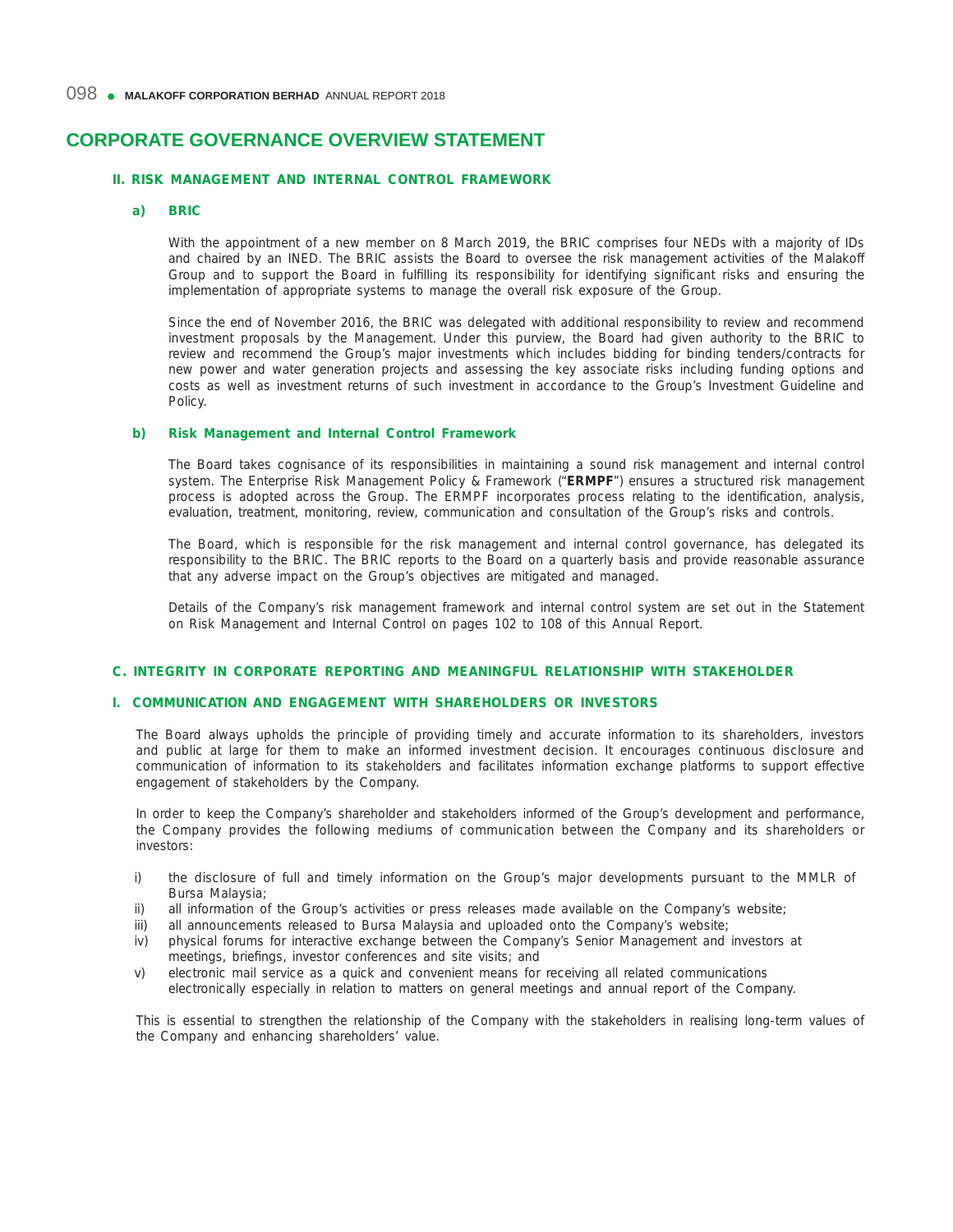Other than the above, Malakoff's website also serves as an important channel of communication to provide the shareholders, stakeholders and investors at large with a wide range of information about the Company and its activities including corporate information, company policies & procedures, history, strategies, important operational updates, media releases, investor presentations, shareholdings, quarterly and full year financial results, outcome of general meetings and sustainability practices. The information posted on the Company's website is regularly updated to ensure stakeholders and interested investors have access to the latest information of the Company.

 The Board also believes that annual report is important to the shareholders and the market at large as it provides a comprehensive overview of the Company's financial performance, business activities, strategies, corporate social responsibility and other key activities. An electronic/digital form of the annual report together with a printed abridged version incorporating the summarised financial statements of the Company, notice of general meeting and the proxy form will be sent to the shareholders, whilst a full version of the annual report will be made available on the Company's website at www.malakoff.com.my for access by the shareholders. The shareholders of the Company will be provided with a hard copy of the annual report, upon request. This will also prepare the shareholders with sufficient information to deliberate and approve the proposed resolutions tabled at the annual general meeting.

Other than the forum of general meeting, the Board through the Senior Management of the Company holds regular briefings with the investors to provide material development on the Company's business operations, corporate developments, growth strategies and, particularly, on the financial performance of the Company after the announcement of the quarterly results of the Group.

As part of the Company's efforts to continue promoting effective engagement with shareholders or the public at large, the Company has made available the relevant information for investors on the Company's corporate website at www.malakoff.com.my under the Investor Relations section as well as for any investor-related enquiries to be posted to the Head of Investor Relations.

Further explanation on the Company's engagement with the shareholders and investors is set out in the Investor Relations section on page 15 of this Annual Report.

## Integrated reporting based on a globally recognised framework

 The Company recognises that companies with experience in sustainability reporting is in a better position to adopt integrated reporting as it is more likely to have established the necessary systems, controls and assurance processes to ensure the quality of non-financial data is able to support and comply with the integrated reporting requirements. As this is the second year of practicing its sustainability reporting, the Company is still at the stage of data collection for non-financial reporting and it is foreseeable that it will take some time to reach maturity before adopting integrated reporting.

Once the level of maturity of non-financial reporting practices is adequate and able to comply with global recognised integrated reporting standards, the Company will implement this as soon as it is practicable.

The Board in recognising the benefits having an integrated report which establish integrated thinking and reporting that is designed to support sustainable business and financial stability, the Company will continue to review and improve on various reporting documents within the Company.

### **II. GENERAL MEETINGS**

## **a) Shareholders participation at general meetings**

 General meeting serves as a principal platform for direct two-way interaction between the Board/Senior Management and the shareholders which encourages effective shareholder communication on the Company's performance, corporate and business developments and any other matters affecting shareholder interests.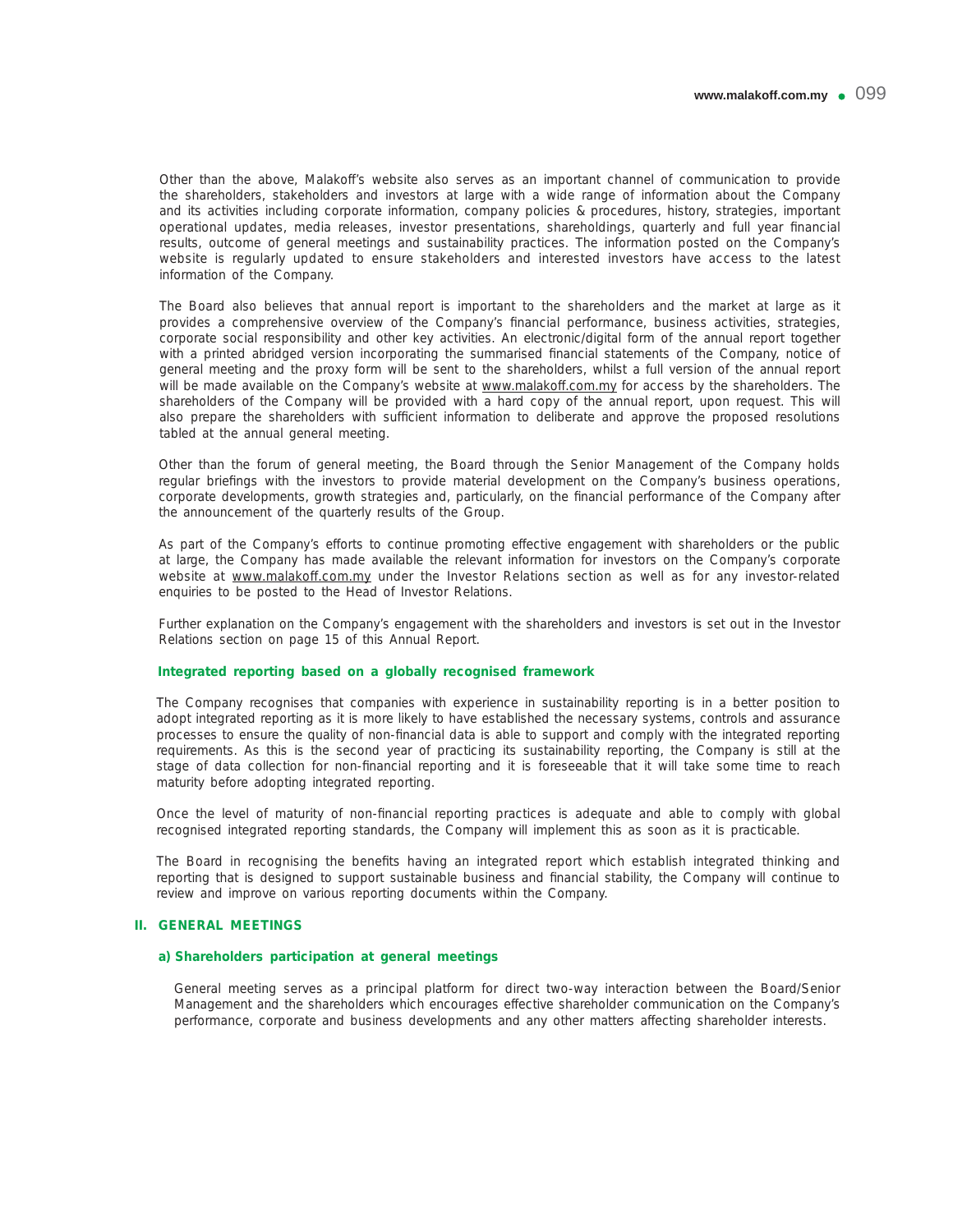Since the 12<sup>th</sup> AGM of Malakoff, the Company Secretaries, by order of the Board, have practiced to serving a notice of AGM to all shareholders of the Company at least 28 days prior to the AGM to provide the shareholders sufficient time to consider the proposed resolutions that will be discussed and decided at the AGM. Notice of the AGM clearly sets out details of the resolutions proposed accompanying with explanatory notes on the rationale of each resolution to enable the shareholders to make informed decision in exercising their voting rights.

 The standard proceedings adopted by the Company in its AGM would involve a brief overview by the Chairman of the Group's operations and performance for the year followed by a detailed briefing by the CEO to the shareholders present at the general meetings, before the meeting proceeded with the voting of the resolutions. Shareholders are encouraged to ask questions and make comment on the Group's operations and performance. Questions submitted in advance by the Minority Shareholder Watchdog Group and the Management's response to those questions will also be shared at the general meetings.

 General meeting also serves as an avenue for the Chairman and the Board members to engage in a two-way communication with shareholders where the shareholders are encouraged to participate in the questions and answers session with the Board personally and exercise their right to vote on the proposed resolutions. The Board will ensure the presence of all Board members, particularly the chair of each Board committee, to facilitate the conversations with shareholders and to direct the questions and concerns raised by the shareholders. The external auditors are invited to the AGM to highlight key audit matters for the attention of the shareholders, response to shareholders' queries on the audit conducted, the preparation and content of the auditors' report, the accounting policies adopted by the Company and the independent audit review of the Company's financial position.

 The facility for voting in absentia is not available as the Board considers the venue of the AGM is accessible with good transportation network. In the unlikely event that the general meeting is held at a remote location, the Company will consider leveraging on the technology to encourage shareholders' participation.

## **b)** Poll voting

 Since the enforcement of paragraph 8.29A of the MMLR of Bursa Malaysia on 1 July 2016, all resolutions set out in the notice of general meeting have put to vote by way of polling at the general meeting. This could be seen at the last AGMs and EGMs held during the past two years where electronic voting via handheld device and polling station were used for voting of resolutions at the Company's AGMs and EGMs. An independent scrutineer, who is not the officer of the Company or its related corporation and independent of the person undertaking the polling process, was appointed to validate the polling process as well as the votes cast at the said general meetings. The outcome of voting on the proposed resolutions will be announced by the Chairman at the general meeting and released via Bursa Link to the public at large thereafter. A copy of the said announcement will also be uploaded to the Company's website after the general meeting.

### **III. CONSTITUTION OF THE COMPANY**

The Company's Constitution defines the essential components of the structure of the Company and reins the relationship between the Company and its shareholders/stakeholders. It regulates the manner in which a company is governed.

 With the introduction of the new Act on 31 January 2017, the Board is mindful of the changes of the new Act that would have to be reflected or updated in the Company's existing Constitution. The Board has reviewed the new Constitution for Malakoff and will seek the approval of the shareholders at the 13th AGM to adopt the new Company's Constitution pursuant to the new provisions of the Act.

## **D. K EY FOCUS AREAS AND FUTURE PRIORITIES**

With the Company embarking into a new synergistic business in 2018, the Board will continue to refine its corporate governance practices and procedures throughout the whole Group to ensure all the existing and new businesses of the Group are operated in an orderly manner and in the best interest of all stakeholders of Malakoff.

 To further enhance the Group's capability to compete in this challenging business environment, the Board will also prioritise its succession plan to establish a bigger pool of talents from which the new candidates will be assessed and identified to take on the senior positions in the Group.